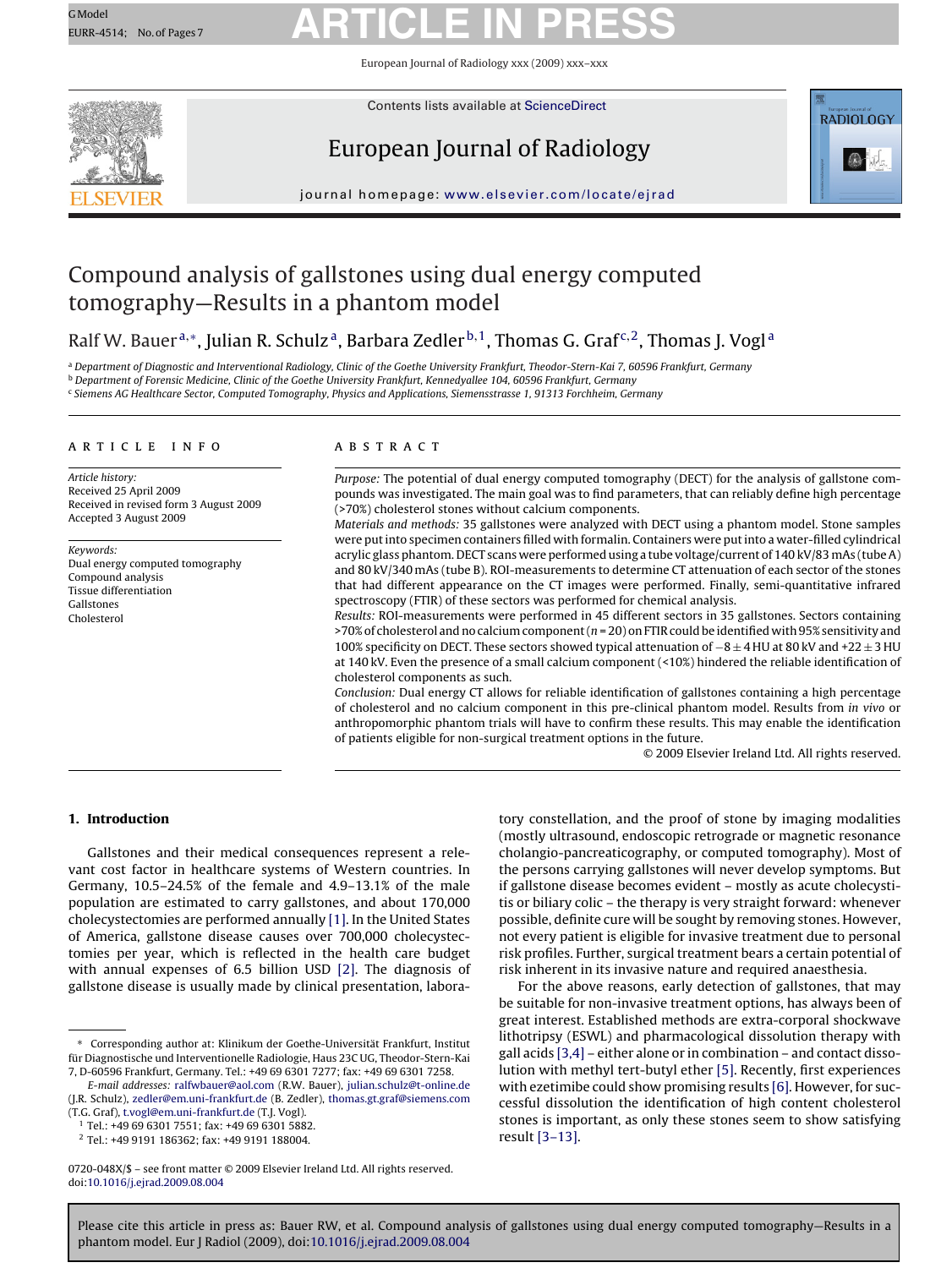## GModel RIGRAFICLE IN PRESS

2 R.W. Bauer et al. / European Journal of Radiology *xxx (2009) xxx–xxx*

In the past, several authors have described computed tomography (CT) for compound differentiation of gallstones [\[9,14–22\].](#page-6-0) Results were inconsistent in terms of reliable differentiation of cholesterol to other components, because confidence intervals overlapped, attenuation thresholds to define a cholesterol stone varied, and scanner settings and methods for chemical analysis differed markedly. Further, regular single source scanners with only one X-ray tube were used and stones were mainly scanned at only one predefined tube voltage. Recently a dual source CT (DSCT) system has become available for clinical routine [\[23,24\]. T](#page-6-0)he possibility to operate both tubes at different potentials (dual energy CT; DECT) has brought the option for material and tissue differentiation into clinical routine [\[25,26\].](#page-6-0)

In this proof-of-concept study, we investigated the potential of DECT for compound analysis of gallstones in a phantom model under optimized in vitro conditions. Findings were compared to semi-quantitative Fourier transform infrared spectroscopy (FTIR), which served as the reference standard for chemical gallstone analysis. The main goal of this study was to define parameters that could reliably define gallstone components with a high content (>70%) of cholesterol and no calcium components ("pure" cholesterol components) on DECT.

#### **2. Materials and methods**

#### 2.1. Sample collection and phantom model

This study was approved by the ethic committee of the hospital and in compliance with the declaration of Helsinki. In total, 35 gallstones were analyzed with dual energy computed tomography (DECT) and semi-quantitative Fourier transform infrared spectroscopy (FTIR). The stones were taken from a gallstone collection from the Department of Forensic Medicine of our hospital which was built up for teaching purposes. Samples were collected from autopsies performed at the department over a time span of 2 years. Every sample originated from the gallbladder of a different corpse. The gallstones differed from size, colour, surface, and shape. Right after collection, each sample was put into a separate standard plastic specimen container (length: 5.5 cm, diameter: 3.3 cm) filled with regular 10% formalin solution to prevent stones from drying and rotting. A potential interaction of gallstone components with formalin needs to be considered and might be overcome by storage in native bile or freezing stones after collection. However, with the underlying source of gallstones for this study, this shortcoming was inevitable this time. All stones of this collection were completely anonymous, as no patient related information was documented at the time of collection. Further, the samples for this study were randomly numbered.

In our experimental set-up, the specimen containers were put into a regular cylindrical acrylic glass phantom with a diameter of 20 cm and a length of 30 cm. The phantom was filled with regular drinking water at room temperature. For one scan, six containers were lined up in a row along the z-axis. Hence, for 35 samples, in total 6 scans were performed. The phantom was orientated in xand  $\nu$ -plane so that the stones were placed in the isocenter of the scanner.

#### 2.2. Dual energy computed tomography physical background and scan protocol

A commercially available dual source CT scanner (Somatom Definition, Siemens Healthcare, Forchheim, Germany) equipped with 2 X-ray tubes (tubes A and B) and 2 detector arrays mounted perpendicularly to each other within the gantry was used for CT analysis. Both tubes can be operated at different potentials at the same time, generating different X-ray spectra (dual energy CT). With this setting, it is possible to scan the very same voxel at the same time at two different spectra. Attenuation depends beside density, and chemical composition also on the X-ray spectrum a material is exposed to an effect that is routinely used for plane film X-ray depending on clinical questions and modality (mammography vs. chest X-ray vs. conventional trauma imaging). On CT, some materials show characteristic changes in CT value (Hounsfield Units; HU) depending on the X-ray spectrum exposed to [\[27\]. B](#page-6-0)ased on this physical background, it is theoretically possible to differentiate between materials and tissues by this so called dual energy effect.

Scans were performed operating the dual source CT system in dual energy mode using a dual energy abdomen protocol with the following settings: tube voltage/current of 140 kV/83 mAs on tube A and 80 kV/340 mAs on tube B, gantry rotation time of 0.5 s, and a pitch of 0.55. As the underlying experiment set-up with a 20 cm water phantom represents a noise optimized condition, a collimation of  $2 \times 32 \times 0.6$  mm on both detectors was used for improved spatial resolution and less influence of partial volume averaging. For regular clinical in-patient use a collimation of  $14 \times 1.2$  mm is recommended by the manufacturer and in recent literature [\[25\],](#page-6-0) because of higher expected noise and cross scattered radiation.

Three image series were reconstructed, one series each for 80 kV, 140 kV, and one mixed series merging 70% of the 140 kV and 30% of the 80 kV data to generate the impression of a regular 120 kV image. Images were reconstructed at a slice thickness of 0.75 mm with an increment of 0.4 mm and a dedicated medium smooth kernel (D30f) in a standard abdomen window (width 400 HU, center 50 HU). However, for image interpretation, window settings could be freely adjusted for both the 80 kV and 140 kV image series.

#### 2.3. Image interpretation

Dual energy images were analyzed with dedicated software (Syngo workstation, Siemens). Both the 80 kV and the 140 kV series are loaded into the application simultaneously. The software supports a regular 3D view (axial, sagittal, coronal) for the gray scale images and allows to mix the 80 kV and 140 kV data in steps of 1%.

First, stones were simply classified according to their CT patterns by visual impression at both 80 kV and 140 kV as homogenous hypodense, homogenous isodense, homogenous hyperdense, or mixed, if they showed more than one CT pattern—all compared to the surrounding formalin. The maximum diameter of each stone was measured. Then region of interest (ROI) measurements were performed using a circle tool. The software automatically displays the referring CT attenuation (Hounsfield units, HU) for 80 kV and 140 kV, simultaneously. ROI were drawn as large as possible. In homogenous stones, only one ROI was placed. In stones that consisted of various sectors of different densities on CT – e.g. core and shell – ROI measurements were performed separately for every visually identified sector. Further, the attenuation of water and formalin was determined. Beside mean CT number within a ROI also standard deviation (i.e. noise) was recorded. All measurements were performed in axial, sagittal, and coronal plane for each area (i.e. 3 measurements of the same area in total) to minimize the influence of potential measurement errors; thereof, a mean value was calculated, which later statistical analysis was based on.

#### 2.4. Chemical analysis

After DECT phantom scans were completed, the stones were analyzed with Fourier transform infrared spectroscopy (FTIR; IFS 28, Bruker, Karlsruhe, Germany). FTIR spectroscopy is an analogue to regular photometry, but instead of the visible spectrum of light, infrared light is used. The substance to be analyzed is embedded in a ground matrix (potassium bromide–KBr), which is lucent for IR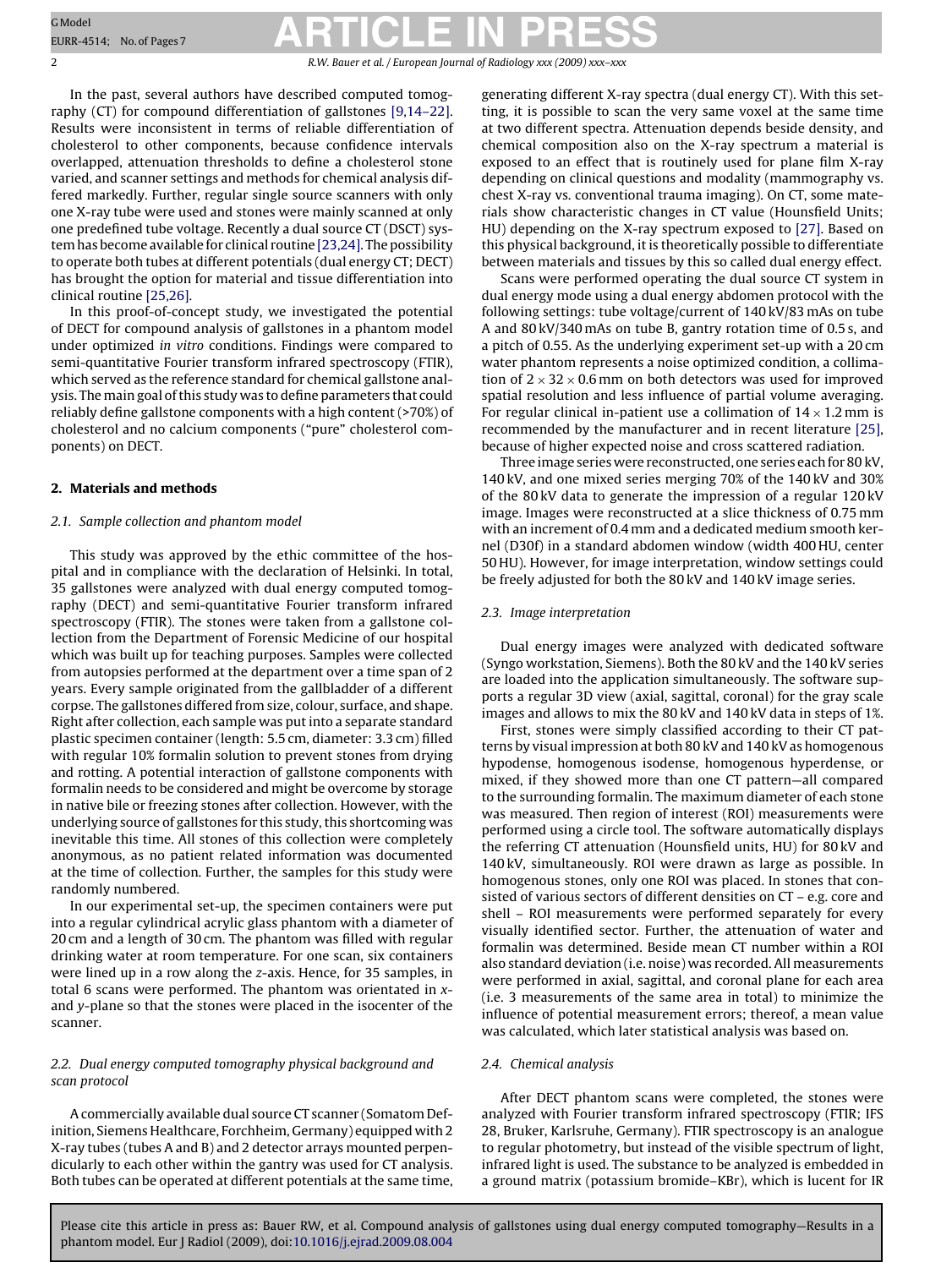$(A)$ 

### GModel EURR-4514; No.of Pages7 **ARTICLE IN PRESS**

R.W. Bauer et al. / European Journal of Radiology *xxx (2009) xxx–xxx* 3



**Fig. 1.** Stone samples at 80 kV. (A) shows a "pure" cholesterol stone (no. 27) consisting of 90% of cholesterol and 10% of protein. Note the typical hypodense appearance at 80 kV (−12 HU). The stone was not visible at 140 kV (19 HU). In opposite, (B) shows a "non-cholesterol" stone (no. 33), with only 20% of cholesterol and 60% of calcium and the typical hyperdense attenuation (2176/1491 HU at 80/140 kV). (C) shows a stone consisting of shell and core, and therefore of two separate sectors (nos. 15 and 40). While the core showed typical characteristics of "pure" cholesterol with 70% of cholesterol and 30% of protein, the shell was also correctly identified as "non-cholesterol" sector with only 40% of cholesterol and 60% of protein.

light. Afterwards, the sample is exposed to a known IR spectrum and transmission and absorption of certain wavelengths are measured behind the sample. By transmission/absorption characteristics, the substances contained in the sample can be identified.

Preparation of the stones was done with the help of the DECT images. Stones that appeared homogenous on CT were powdered in toto, embedded in the KBr matrix, and analyzed. For stones with more than one component on DECT, each identified sector was analyzed separately. For that, representative parts of the stones were cut or scratched off with a scalpel as accurately as possible in concordance with the DECT images.

FTIR spectroscopy measurements were allocated and verified with the help of computer-based libraries for reference spectra. Results were displayed semi-quantitatively: stone composition could be described in steps of ten percent.

As only gallstones with a high percentage of cholesterol and without major calcification seem to show good results with dissolution therapy, the main goal of this work was to find criteria for the reliable identification of such pure cholesterol compounds on DECT. We constituted a threshold of 70% of cholesterol and no calcium compound to define "pure" cholesterol on FTIR, whereas less than 70% of cholesterol or the presence of any percentage of calcium defined "non-cholesterol" sectors [\[28\].](#page-6-0)

#### 2.5. Statistical analysis

Dedicated software was used for statistical analysis (BiAS 8.4, Epsilon, Frankfurt, Germany). Mean  $\pm$  standard deviation was calculated for the measured CT attenuations and compared using the Wilcoxon–Mann–Whitney-U test. The corresponding CT values for 80 kV and 140 kV were plotted in a scattergram. Based on the attenuation measurements, sensitivity and specificity were calculated for DECT compared to FTIR to detect gallstone components with a high content (>70%) of cholesterol and no calcium components ("pure" cholesterol components).

#### **3. Results**

The mean attenuation of formalin was determined to be  $16 \pm 2$  HU with a standard deviation (SD) (i.e. noise) measured within the ROI of  $12 \pm 1$  HU at 80 kV and  $15 \pm 2$  HU with a SD of  $10 + 1$  HU at 140 kV. Water showed attenuation of  $-5 + 0$  HU with a SD of 13  $\pm$  0 HU at 80 kV and  $-4 \pm 0$  HU and a SD of 12  $\pm$  0 HU at 140 kV. CTDIvol was 17.8 mGy.

Of total 35 stones, 12 were not visible at 140 kV regardless of window settings, but all stones were visible at 80 kV. Because of that phenomenon, further analysis and ROI measurements were based on the 80 kV image series. At 80 kV, 25 stones showed homogenous attenuation ( $n = 13$  hyperdense,  $n = 12$  hypodense), whereas in 10 stones shell and core could be differentiated (7 stones with hypodense core and hyperdense shell, 3 stones with hyperdense core and more hyperdense shell) (Fig. 1). Following that, ROI measurements were performed in totally 45 sectors. Results were plotted in a diagram ([Fig. 2\)](#page-3-0). Mean stone diameter was 1.3 cm (range 0.4–2.4 cm). The smallest single sector that was measured was a 2 mm thick hyperdense shell; the referring ROI had a size of 3 mm<sup>2</sup>. The smallest homogenous hyperdense and hypodense stones that were measured had a diameter of 4 mm and 5 mm with a size of the referring ROI of 17 mm<sup>2</sup> and 20 mm<sup>2</sup>, respectively. All 19 sectors that appeared hypodense at 80 kV and were invisible at 140 kV were grouped in the lower left part of the curve and showed slightly negative attenuation values at  $80 \, \text{kV}$  ( $-1$  to  $-15 \, \text{HU}$ ) and positive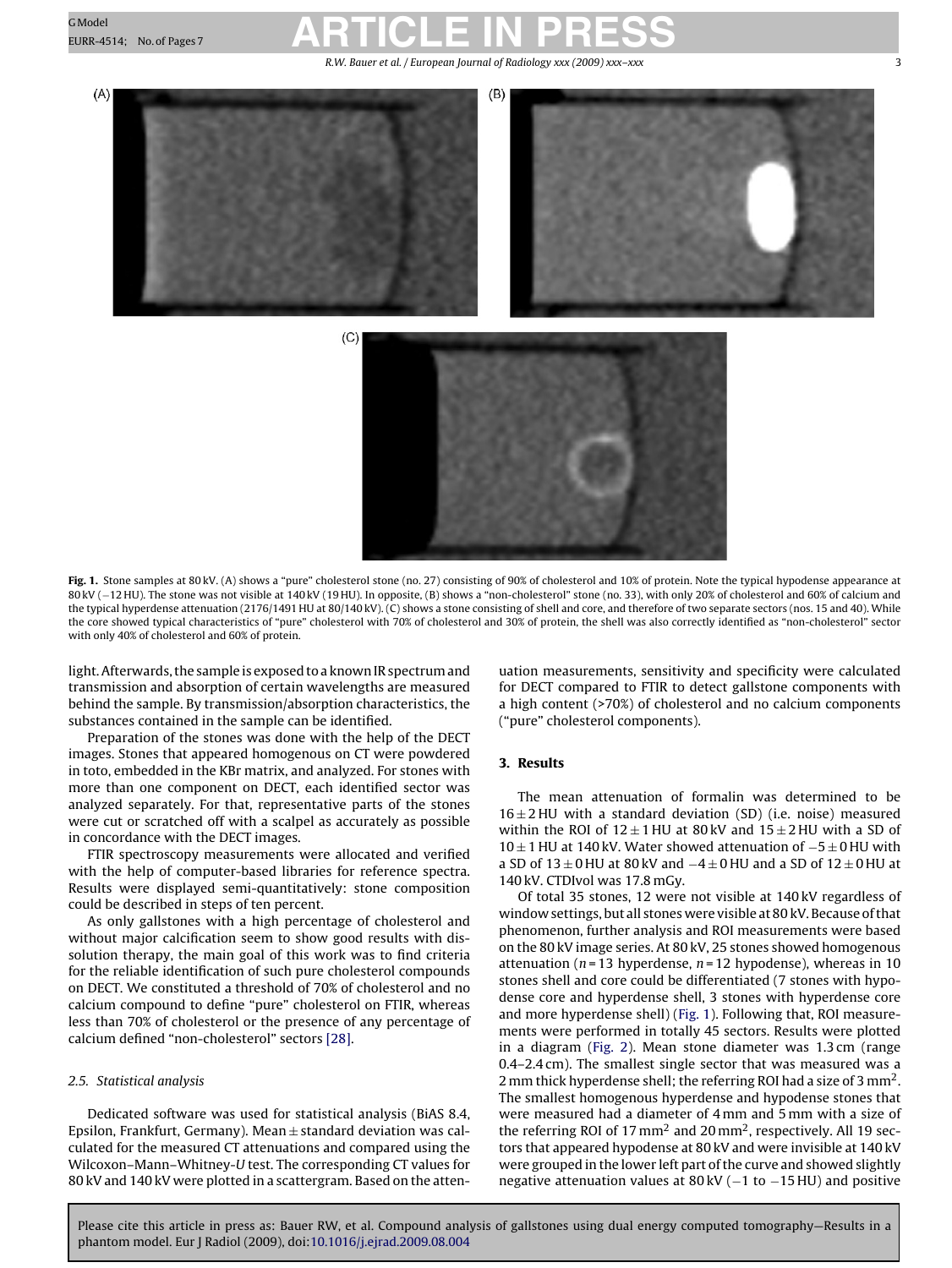### <span id="page-3-0"></span>GModel RIGRAFICLE IN PRESS

4 R.W. Bauer et al. / European Journal of Radiology *xxx (2009) xxx–xxx*



**Fig. 2.** Dual energy characteristics. The dual energy characteristics, i.e. attenuation at 80 kV and 140 kV, of each of the 45 measured stone sectors are plotted in the diagram of Fig. A. Fig. B displays all sectors that were classified as "pure" cholesterol by FTIR spectroscopy. Note that 19 of them show negative values at 80 kV and positive values at 140 kV. These sectors were correctly identified as "pure" cholesterol by DECT.

attenuation values at 140 kV (+17 to +29 HU).

On FTIR spectroscopy, identified stone components for the 45 sectors were cholesterol, bilirubin, protein, carbonates, and phosphates. The carbonates turned out to be modifications of calcium carbonate. Phosphates were accompanied with calcium as counter ion as well. Based on that, FTIR spectroscopy determined 20 sectors with >70% of cholesterol and no calcium compound and 25 sectors with either <70% of cholesterol or any calcium compound. DECT recognized 19 out of these 20 sectors with certain characteristics of attenuation: Every sector showed slightly negative attenuation at 80 kV (mean  $-8 \pm 4$  HU, range  $-15$  to  $-1$  HU, with a SD (i.e. noise) within the ROI of  $12 \pm 2$  HU) and positive attenuation at 140 kV (mean  $22 \pm 3$  HU, range 17-29 HU, with a SD within the ROI of  $11 \pm 2$  HU). Attenuation at both, 80 kV and 140 kV was significantly different from that of formalin and water ( $p < 0.001$ ), whereas noise was not ( $p > 0.9$ ). These 19 sectors showed the above mentioned phenomenon, that they were visible at 80 kV and invisible at 140 kV. In contrast, 25 of the 26 sectors that were visible at 140 kV contained somewhat amount of calcium or less than 70% of cholesterol. [Table 1](#page-4-0) provides a detailed overview of the results obtained by DECT and FTIR spectroscopy.

Thus, DECT could differentiate 44 out of 45 measurements correctly: 19 as being "pure" cholesterol sectors (true positive) and another 25 as being "non-cholesterol" sectors (true negative). Based on these values, we determined a sensitivity of 95% and specificity of 100% for DECT compared to FTIR spectroscopy to differentiate between "pure cholesterol" and "non-cholesterol" sectors ([Table 2\).](#page-5-0)

The attenuation values of the 25 sectors that were classified as "non-cholesterol" sectors by FTIR spectroscopy ranged from 26 HU to 2176 HU at 80 kV (mean  $429 \pm 478$  HU) and from 40 HU to 1491 HU at 140 kV (mean  $315 \pm 328$  HU) and were significantly higher than the attenuation of "pure" cholesterol sectors ( $p < 0.001$ ), and there was no overlap of attenuation values, neither at 80 kV, nor at 140 kV. Likewise, sectors with >70% cholesterol but with up to 10% calcium ( $n = 5/25$ ) also showed significantly ( $p < 0.001$ ) higher attenuation values than "pure" cholesterol sectors (80 kV: mean 241  $\pm$  195 HU, range 26-520 HU; 140 kV: mean 186  $\pm$  129 HU, range 40–364 HU), also with no overlap.

#### **4. Discussion**

Predicting the composition of gallstones by CT has been widely explored in the past. To our knowledge, these studies were mostly based on single source CT using only one predefined tube potential [\[7,9,12,14–18,20–22,29\]. I](#page-5-0)nverse correlation between stone density and cholesterol content could be demonstrated. But especially attenuation threshold for cholesterol largely diversified in these studies ranging from 50 HU to 140 HU, and showed a relevant overlap with other stone components [\[9,15,17,18,20,22\]. I](#page-6-0)n this study we found out that with DECT it is possible to circumscribe attenuation for cholesterol gallstones without a wide diversity. Restricting CT numbers from  $-1$  to  $-15$  HU at 80 kV and from +17 to +29 HU at 140 kV, we defined stone components with >70% of cholesterol and no calcium under in vitro conditions. These values allow the detection of "pure" cholesterol components of gallstones (>70% of cholesterol and no calcium) with a sensitivity of 95% and enable the differentiation to "non-cholesterol" stone components with a specificity of 100%. As we have also shown, the detection of gallstones with >70% of cholesterol is limited to the fact that even a small percentage of calcium components (1–10%) influences attenuation significantly, and it was not possible to detect them with DECT as being cholesterol components in this study.

The core of stone 1 showed hyperdense attenuation around 60 HU at both tube voltages and was therefore not identified as cholesterol sector on DECT. But spectroscopy revealed a composition of 80% cholesterol, 10% protein, 10% of bilirubin, and no calcium compound (false negative). Assuming that both DECT and FTIR measurements were correct, no reliable explanation for this finding can be given. A significant influence of bilirubin seems to be unlikely, as stone 3 consisted of 20% bilirubin with 70% cholesterol and was correctly classified as cholesterol stone. In general, the observed results led us to the conclusion that the presence and ratio of cholesterol and calcium compounds strongly affect attenuation characteristics on DECT. For example, the shell of stone 19 showed non-cholesterol characteristics, although containing only 10% of calcium but 80% of cholesterol [\(Table 1\).](#page-4-0) Vice versa, stone 32 offered no cholesterol and no calcium compounds on FTIR spectroscopy, but could also be successfully classified as a non-cholesterol stone [\(Table 1\).](#page-4-0) Showing both conditions, containing no cholesterol, but 40% of calcium, stone 12 resulted in higher attenuation values than the shell of stone 19 (sector no. 19-2) and 32 ([Table 1\).](#page-4-0) In this context, proteins and bilirubin do not seem to have significant influence on the appearance of gallstone on DECT.

Gallstone disease concerns abdominal medicine day by day. Associated with evaluated risk factors like body mass index (BMI), increasing age, diabetes, high triglyceride, and low HDL cholesterol [\[30\], t](#page-6-0)he incidence of gallstones is rising among an ageing population and upcoming metabolic syndrome [\[31\]. I](#page-6-0)maging the stone is important to ensure diagnosis, and comparisons between different imaging modalities have been drawn. Although CT is significantly superior to plane film X-ray and seems to be on par with US in the detection of gallstones [\[32\], n](#page-6-0)ot every stone is detected by single source single energy CT. This may be due to the fact, that the standard default tube voltage for most of the CT protocols in adults is 120 kV, and that this X-ray spectrum may not be suitable to detect "pure" cholesterol stones. In this study, 19 of 20 "pure" cholesterol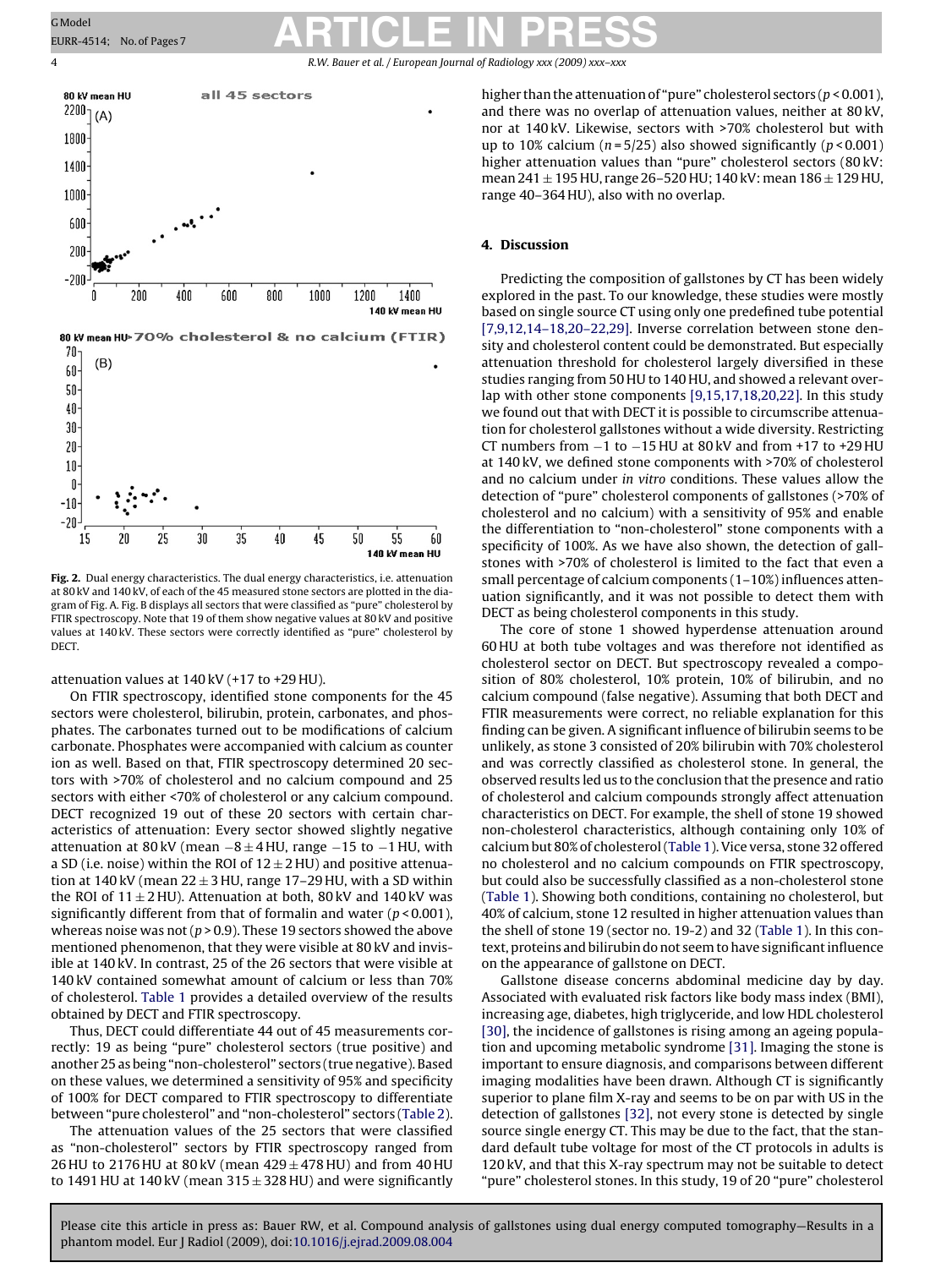# <span id="page-4-0"></span>GModel EURR-4514; No.of Pages7 **ARTICLE IN PRESS**

#### R.W. Bauer et al. / European Journal of Radiology *xxx (2009)*

#### **Table 1**

Results DECT and FTIR analysis.

| Sector         | <b>DECT</b> |        | <b>FTIR</b>      |                  |                  |                  | Visibility                       | <b>Stats</b> |          |                  |              |
|----------------|-------------|--------|------------------|------------------|------------------|------------------|----------------------------------|--------------|----------|------------------|--------------|
|                | 80 kV       | 140 kV | Chol             | $Ca++$           | Protein          | Bilirubin        | 140 kV                           | ${\rm TP}$   | TN       | ${\rm FP}$       | ${\sf FN}$   |
| $\mathbf{1}$   | 62          | 60     | 80               | $\boldsymbol{0}$ | 10               | $10\,$           | $^+$                             |              |          |                  | $\times$     |
| $\overline{2}$ | $-1$        | 21     | 90               | $\boldsymbol{0}$ | 10               | $\boldsymbol{0}$ |                                  | $\times$     |          |                  |              |
| 3              | $-8$        | 25     | 70               | $\overline{0}$   | 10               | 20               |                                  | $\times$     |          |                  |              |
| $\overline{4}$ | $-7$        | 17     | 90               | $\mathbf 0$      | 10               | $\boldsymbol{0}$ |                                  | $\times$     |          |                  |              |
| 5              | $-6$        | 23     | 90               | $\mathbf 0$      | 10               | $\boldsymbol{0}$ |                                  | $\times$     |          |                  |              |
| 6              | $-6$        | 19     | 70               | $\mathbf 0$      | 30               | $\mathbf 0$      |                                  | $\times$     |          |                  |              |
| $\overline{7}$ | $-5$        | 21     | 70               | $\mathbf 0$      | 30               | $\bf{0}$         |                                  | $\times$     |          |                  |              |
| 8              | $-5$        | 22     | 90               | $\mathbf 0$      | 10               | $\mathbf 0$      |                                  | $\times$     |          |                  |              |
| 9              | $-13$       | 20     | 80               | $\mathbf 0$      | 20               | $\mathbf 0$      |                                  | $\times$     |          |                  |              |
| 10             | $-7$        | 21     | 90               | $\bf{0}$         | 10               | $\boldsymbol{0}$ |                                  | $\times$     |          |                  |              |
| 11             | 63          | 66     | 30               | $\boldsymbol{0}$ | 40               | 30               | $\begin{array}{c} + \end{array}$ |              | $\times$ |                  |              |
| 12             | 558         | 444    | $\boldsymbol{0}$ | 40               | 30               | 30               | $\qquad \qquad +$                |              | $\times$ |                  |              |
| 13             | $-9$        | 21     | 90               | $\boldsymbol{0}$ | 10               | $\boldsymbol{0}$ |                                  | $\times$     |          |                  |              |
| 14             | 84          | 81     | 40               | $\boldsymbol{0}$ | 20               | 40               | $^{\mathrm{+}}$                  |              | $\times$ |                  |              |
| 15             | $-11$       | 21     | 70               | $\boldsymbol{0}$ | 30               | $\boldsymbol{0}$ |                                  | $\times$     |          |                  |              |
| 16             | 695         | 519    | 50               | 30               | 20               | $\boldsymbol{0}$ | $\! + \!$                        |              | $\times$ |                  |              |
| 17             | 679         | 478    | $\boldsymbol{0}$ | 20               | 70               | 10               | $^{\mathrm{+}}$                  |              | $\times$ |                  |              |
| 18             | 70          | 61     | 30               | 10               | 40               | 20               | $^{\mathrm{+}}$                  |              | $\times$ |                  |              |
| 19             | $-3$        | 24     | 80               | $\boldsymbol{0}$ | 20               | $\boldsymbol{0}$ |                                  | $\times$     |          |                  |              |
| 20             | $-9\,$      | 24     | 80               | $\boldsymbol{0}$ | 20               | $\boldsymbol{0}$ |                                  | $\times$     |          |                  |              |
| 21             | 152         | 135    | $\boldsymbol{0}$ | $\boldsymbol{0}$ | 70               | 30               | $^{\mathrm{+}}$                  |              | $\times$ |                  |              |
| 22             | $-5$        | 19     | 80               | $\boldsymbol{0}$ | 20               | $\boldsymbol{0}$ |                                  | $\times$     |          |                  |              |
| 23             | 53          | 65     | 10               | $\boldsymbol{0}$ | 40               | 50               | $^{\mathrm{+}}$                  |              | $\times$ |                  |              |
| 24             | 1306        | 969    | $\boldsymbol{0}$ | 10               | 70               | 20               | $\qquad \qquad +$                |              | $\times$ |                  |              |
| 25             | 569         | 414    | $\boldsymbol{0}$ | 70               | $\boldsymbol{0}$ | 30               | $^{\mathrm{+}}$                  |              | $\times$ |                  |              |
| 26             | 26          | 40     | 80               | 10               | 10               | $\boldsymbol{0}$ | $\! + \!$                        |              | $\times$ |                  |              |
| 27             | $-12$       | 19     | 90               | $\boldsymbol{0}$ | 10               | $\boldsymbol{0}$ |                                  | $\times$     |          |                  |              |
| 28             | 520         | 364    | 80               | 10               | 10               | $\boldsymbol{0}$ | $^{\mathrm{+}}$                  |              | $\times$ |                  |              |
| 29             | $-12$       | 29     | 80               | $\boldsymbol{0}$ | 20               | $\boldsymbol{0}$ |                                  | $\times$     |          |                  |              |
| 30             | $-15$       | 20     | 80               | $\boldsymbol{0}$ | 20               | $\boldsymbol{0}$ |                                  | $\times$     |          |                  |              |
| 31             | 639         | 433    | 70               | 20               | 10               | $\boldsymbol{0}$ | $\; +$                           |              | $\times$ |                  |              |
| 32             | 134         | 118    | $\boldsymbol{0}$ | $\boldsymbol{0}$ | 90               | 10               | $^{\mathrm{+}}$                  |              | $\times$ |                  |              |
| 33             | 2176        | 1491   | 20               | 60               | 10               | 10               | $^{\mathrm{+}}$                  |              | $\times$ |                  |              |
| 34             | $-10$       | 19     | 80               | $\boldsymbol{0}$ | 20               | $\boldsymbol{0}$ |                                  | $\times$     |          |                  |              |
| 35             | $-5$        | 24     | 70               | $\boldsymbol{0}$ | 20               | $\boldsymbol{0}$ |                                  | $\times$     |          |                  |              |
| $36(1-2)$      | 192         | 152    | 80               | 10               | 10               | $\boldsymbol{0}$ | $^+$                             |              | $\times$ |                  |              |
| $37(5-2)$      | 79          | 75     | 50               | $\boldsymbol{0}$ | 40               | 10               | $\! + \!$                        |              | $\times$ |                  |              |
| $38(8-2)$      | 131         | 101    | 70               | 20               | 10               | $\boldsymbol{0}$ | $\ddot{}$                        |              | $\times$ |                  |              |
| $39(10-2)$     | 121         | 106    | 80               | 10               | 10               | $\boldsymbol{0}$ | $\ddot{}$                        |              | $\times$ |                  |              |
| $40(15-2)$     | 87          | 76     | 40               | $\boldsymbol{0}$ | 60               | $\boldsymbol{0}$ | $\ddot{}$                        |              | $\times$ |                  |              |
| $41(18-2)$     | 797         | 551    | $\boldsymbol{0}$ | 70               | 10               | $20\,$           | $\ddot{}$                        |              | $\times$ |                  |              |
| $42(19-2)$     | 346         | 267    | 80               | 10               | 10               | $\boldsymbol{0}$ | $\ddot{}$                        |              | $\times$ |                  |              |
| $43(26-2)$     | 418         | 304    | 60               | 20               | $20\,$           | $\boldsymbol{0}$ | $\ddot{}$                        |              | $\times$ |                  |              |
| $44(29-2)$     | 577         | 400    | 60               | 10               | 30               | $\boldsymbol{0}$ | $\ddot{}$                        |              | $\times$ |                  |              |
| $45(35-2)$     | 618         | 433    | 60               | 20               | $\boldsymbol{0}$ | 20               | $\ddot{}$                        |              | $\times$ |                  |              |
| Sum            |             |        |                  |                  |                  |                  | 26                               | 19           | 25       | $\boldsymbol{0}$ | $\mathbf{1}$ |

Detailed overview on every analyzed gallstone sector: mean attenuation at 80 kV and 140 kV on dual energy computed tomography (DECT) in Hounsfield Units (HU), results of semi-quantitative Fourier transform infrared spectroscopy (FTIR) in percent (%), visibility on the 140 kV image series, and the basis for the calculation of sensitivity and specificity (TP = true positive, TN = true negative, FP = false positive, FN = false negative) are provided.

sectors were only visible at 80 kV and could not be delineated at 140 kV regardless of window settings.

With CT, many authors especially focussed on the detection of cholesterol in order to change therapy for affected patients [\[7–10,12,16,17,22\].](#page-5-0) Although nowadays the therapy of choice is cholecystectomy, symptomatic patients who refuse surgery or show a contraindication to surgery or anaesthesia are to be treated with therapeutical alternatives (oral gall acids, extracorporeal shockwave lithotripsy, contact litholysis, ezetimibe) [\[3–6,11,13,29\]. T](#page-5-0)he above mentioned studies have described a correlation between low CT numbers and gallstone clearance, arising thereby that these options demand non- or only low-calcified, high content cholesterol stones for a successful therapy.

Dual source CT (DSCT) with the option of operating both tubes in dual energy mode offers unseen perspectives compared to single energy CT regarding material differentiation in clinical routine: different authors have successfully applied DECT for the differentiation of urinary tract stones (uric acid from calcified stones)[\[33–36\]](#page-6-0) and the detection of iodinated contrast material in different tissues of the body [\[37–40\]. T](#page-6-0)he dual energy technique is based on the fact that attenuation of different materials and tissues varies with the tube potential, and therefore X-ray spectrum, they are scanned with. The spread and ratio of attenuation values at a high and low tube voltage – and therefore the dual energy effect – depend on effective atomic number and will expand with a bigger difference in X-ray spectrum to a certain point and can be characteristic for certain materials and tissues [\[27\]. H](#page-6-0)owever, as for clinical routine use compromises need to be made in terms of image noise and applied dose, a tube voltage of 140 kV and 80 kV on tubes A and B, respectively, is used for most clinical DECT applications, so far.

Different tube potential settings with single source CT have been tested for gallstone differentiation in the past. Chan et al. [\[19\]](#page-6-0) scanned gallstones in vitro with voltages of 80 kV, 100 kV, 120 kV, and 140 kV, separately, and found the detection rate of gallstones at 140 kV to be the highest. They further described a relevant overlap of CT values of cholesterol and pigment stones, so that a reliable identification was not possible in every case, although cholesterol showed lower attenuation at 80 kV than at 140 kV—like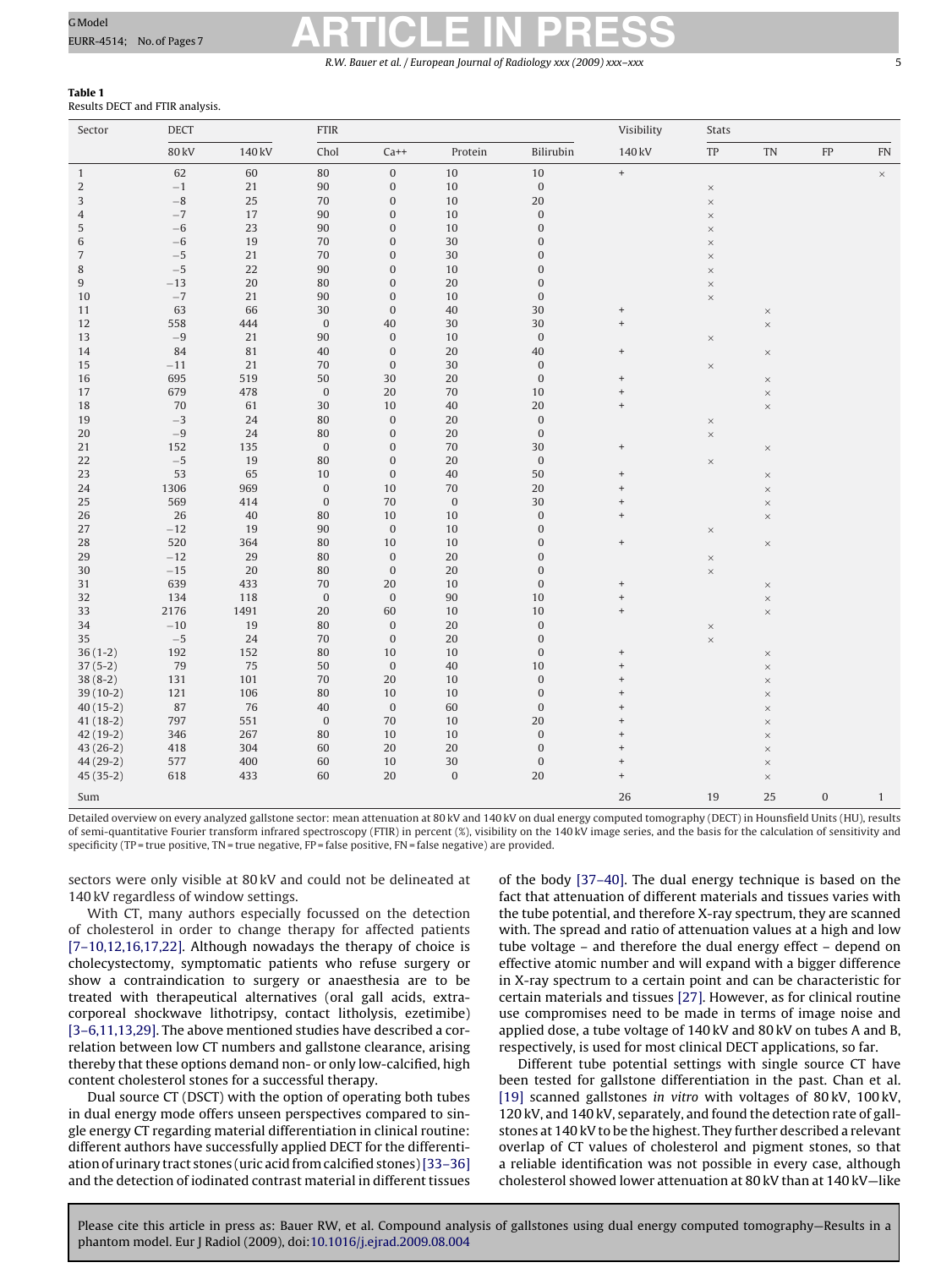### <span id="page-5-0"></span>GModel RIGRAFICLE IN PRESS

6 R.W. Bauer et al. / European Journal of Radiology *xxx (2009) xxx–xxx*

#### **Table 2** Sensitivity and specificity DECT vs. FTIR.

|             |                            | <b>FTIR</b>                             |                |          |  |  |  |  |
|-------------|----------------------------|-----------------------------------------|----------------|----------|--|--|--|--|
|             |                            | Positive                                | Negative       | Sum      |  |  |  |  |
| <b>DECT</b> | Positive<br>Negative       | 19<br>1                                 | $\Omega$<br>25 | 19<br>26 |  |  |  |  |
|             | Sum                        | 20                                      | 25             | 45       |  |  |  |  |
|             | Sensitivity<br>Specificity | $19/(19+1) = 95%$<br>$25/(25+0) = 100%$ |                |          |  |  |  |  |

Based on the results from [Table 1](#page-4-0) a sensitivity of 95% and a specificity of 100% were calculated for dual energy computed tomography (DECT) compared to Fourier transform infrared spectroscopy (FTIR) for the correct detection of "pure" cholesterol sectors with >70% of cholesterol and no calcium compound.

in our study. The discrepancy with our findings may be explained by some substantial differences to our study concept. First, on FTIR spectroscopy stones were analyzed in toto and not sectorwise—a core/shell appearance on CT was not considered for chemical analysis. Further, stones were classified only according to their main component into cholesterol ( $n = 71$ ) and pigment ( $n = 15$ ) stones. No quantitative analysis was performed, and no information was given about the amount of calcium compounds and how they affected CT density. Second, only a single ROI per stone was placed on CT images encompassing as much of the stone as possible on 5 mm thick slices. This limits spatial resolution and average areas of different density and therefore does not differentiate between areas of different chemical composition. Altogether, this may explain the overlap and wide range of CT values of cholesterol and pigment stones. Third, stones were put into NaCl solution for phantom measurements which has been shown to significantly alter attenuation values of gallstone components compared to measurement in native bile, more than formalin [\[41\]. F](#page-6-0)urther, no information was given how CT values of saline solution at the different kV settings changed. However, the density characteristic of NaCl seems to be very similar to that of water [\[27\]. B](#page-6-0)ased on our results, cholesterol shows somewhat water-like density only at 80 kV, thus leading to higher absolute contrast between cholesterol and NaCl at 140 kV than at 80 kV. This might account for the finding, that gallstone detection rate was significantly higher at 140 kV than at 80 kV.

Recently, Voit et al.[\[42\]](#page-6-0) reported their initial results for gallstone differentiation with the same dual energy scanner as in our study. Forty-three gallstones (13 cholesterol stones) were embedded in ultrasound gel and scanned at 80 kV and 140 kV. While analysis of only the gray scale images by two observers showed a poor sensitivity of 54% with a good specificity of 85–89% for the correct classification of the 13 cholesterol stones, colour-coding of HU differences within the stones improved sensitivity and specificity to 100%. Unfortunately, no mean CT numbers and ranges were given for stone components in the paper. The main limitation of the study was that stone differentiation was only performed according to visual criteria by one pathologist. No chemical analysis was done.

#### 4.1. Study limitations

Our study has some limitations that have to be considered. First, 35 stones and 45 measurements represent a small sample size. A larger amount of stones could provide more precise values for sensitivity and specificity. Second, test conditions were optimized in an in vitro set-up with a small phantom diameter of only 20 cm and therefore a noise-optimized setting. This allowed us to use a thin collimation of  $32 \times 0.6$  mm with reconstruction of 0.75 mm slices for improved spatial resolution, whereas for patient use a collimation of  $14 \times 1.2$  mm is recommended by the manufacturer and in

literature [\[25\]](#page-6-0) to compensate for higher noise. In vivo conditions – especially the influence of the patient's body habitus and increased image noise in large patients – have not been examined yet. In this context, radiation dose also has to be considered. The CTDIvol of our scans was 17.8 mGy. We did not change recommended tube current settings of 83 mAs (140 kV) and 340 mAs (80 kV). This was seen as a compromise between the use of a small phantom (which would allow for reduction of tube current) and a thin 0.6 mm collimation (which would require an increase in tube current). It needs to be discussed if in an anthropomorphic phantom also a thin collimation can be applied, how dose and image quality would differ from a thick collimation protocol, and further to what level dose can be reduced to still guarantee diagnostic image quality for in vivo use. Third, formalin could possibly influence the CT attenuation of gallstones, even though stone storage in formalin seems to have the least effect on changes in CT value besides storage in native bile [\[41\]. T](#page-6-0)he use of frozen stones for further trials needs to be considered, as a potential interaction of conservation fluids with stone components can be eliminated that way. Fourth, the way samples for FTIR analysis were generated, may be another source of error: Unfortunately it is not guaranteed that the region of the stone that was measured in the DECT images exactly agreed with the particles cut off the stone and analyzed in laboratory. However, to our knowledge only two prior studies also tried to differentiate and analyze regions of different appearance on CT separately [\[15,18\]. H](#page-6-0)owever, we think this represents the right approach for the most exact differentiation of stone components. It appears only logical, that areas of different densities on CT have different chemical compositions. Averaging back a high resolution CT image with placing only one ROI would be against the sense of this study, whose purpose was to determine stone components as exactly as possible.

#### **5. Conclusion**

In this study we were able to show that compound analysis of gallstones with dual energy CT is feasible. Compared to chemical analysis with infrared spectroscopy serving as reference standard we were able to precisely describe characteristic CT numbers for high-percent cholesterol sectors without calcium components at 80 kV and 140 kV and to detect these sectors with 95% sensitivity and 100% specificity. However, recognizing the above mentioned limits of this study, our results from this phantom trial under optimized conditions may serve following investigations as reference. In vitro studies with anthropomorphic phantoms or better in vivo trials are needed to clarify the value of our findings and their reproducibility for clinical routine use.

#### **References**

- [1] Gleisberg C, Bauer H, Fellmann E, et al. Cholezystektomie. Web site of Bundesgeschäftsstelle Qualitätssicherung GGmbH. [http://info.bqs](http://info.bqs-online.de/outcome/12n1/Buaw-2002-12n1-qr.pdf)online.de/outcome/12n1/Buaw-2002-12n1-qr.pdf. Published 2002. Updated October 2003. Accessed October 20, 2008.
- [2] Shaffer EA. Gallstone disease: epidemiology of gallbladder stone disease. Best Pract Res Clin Gastroenterol 2006;20(6):981–96.
- [3] Carrilho-Ribeiro L, Pinto-Correia A, Velosa J, Carneiro De Moura M. A ten-year prospective study on gallbladder stone recurrence after successful extracorporeal shock-wave lithotripsy. Scand J Gastroenterol 2006;41(3):338–42.
- [4] Rabenstein T, Radespiel-Troger M, Hopfner L, et al. Ten years experience with piezoelectric extracorporeal shockwave lithotripsy of gallbladder stones. Eur J Gastroenterol Hepatol 2005;17(6):629–39.
- [5] Hellstern A, Leuschner U, Benjaminov A, et al. Dissolution of gallbladder stones with methyl tert-butyl ether and stone recurrence: a European survey. Dig Dis Sci 1998;43(5):911–20.
- [6] Wang HH, Portincasa P, Mendez-Sanchez N, Uribe M, Wang DQ. Effect of ezetimibe on the prevention and dissolution of cholesterol gallstones. Gastroenterology 2008;134(7):2101–10.
- [7] Caroli A, Del Favero G, Di Mario F, et al. Computed tomography in predicting gall stone solubility: a prospective trial. Gut 1992;33(5):698–700.